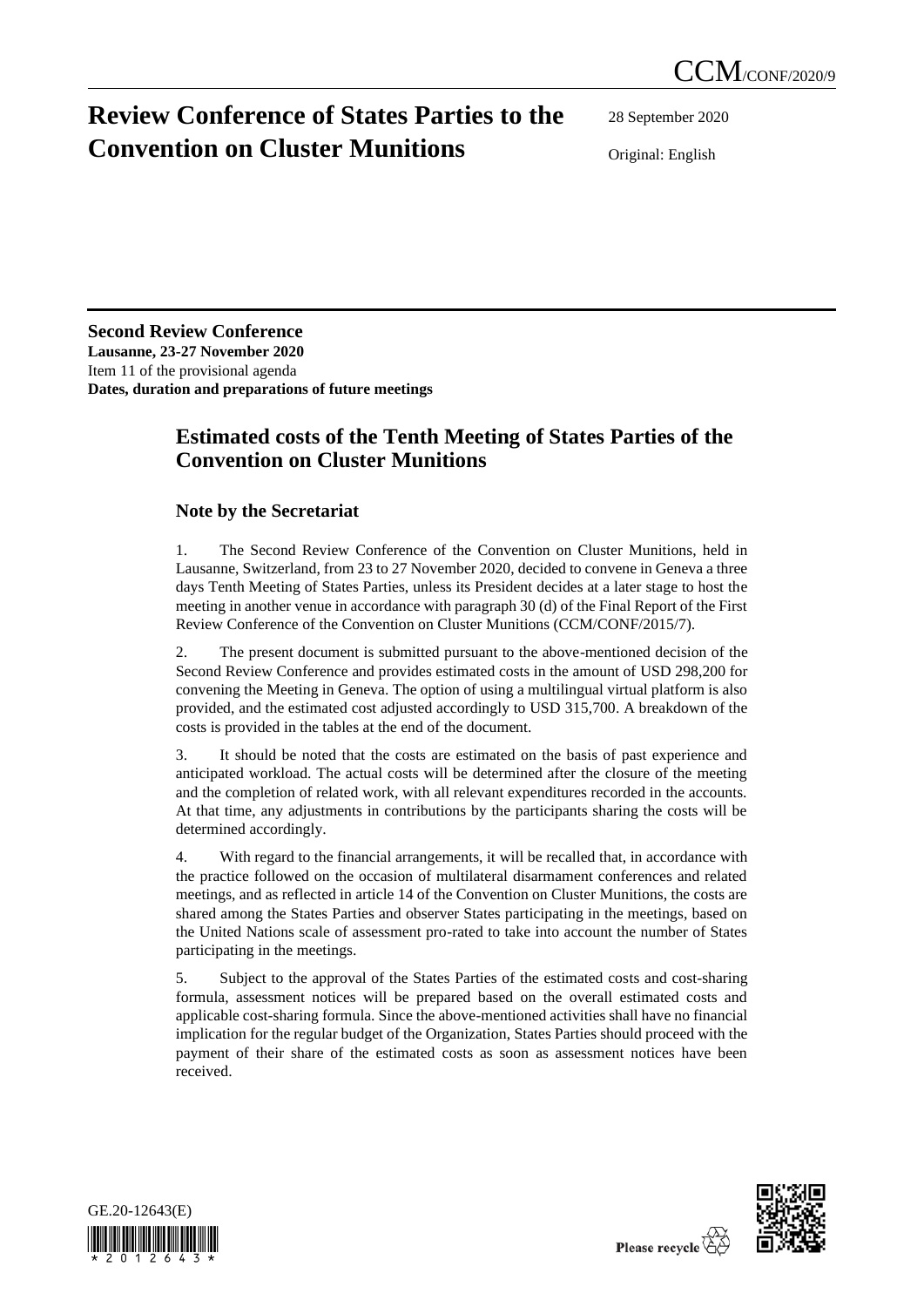| <b>Title of session:</b>                                         |                |                                                                        | 2021 Tenth Meeting of the States Parties to the Convention on Cluster Munitions       |                |                            |                                                                                             |                |         |
|------------------------------------------------------------------|----------------|------------------------------------------------------------------------|---------------------------------------------------------------------------------------|----------------|----------------------------|---------------------------------------------------------------------------------------------|----------------|---------|
| Dates to be held:                                                |                |                                                                        |                                                                                       |                |                            | Location Geneva, September, October or November 2021 (TBD) (3 days without summary records) |                |         |
|                                                                  | <b>Meeting</b> | Pre-session                                                            | In-session                                                                            | <b>Summary</b> | Post-session               | <b>Support Services</b>                                                                     | Other          |         |
| <b>Conference-servicing items</b>                                | Servicing*     | documentation *                                                        | documentation *                                                                       | records $*$    | documentation *            | requirements *                                                                              | requirements * | Total * |
|                                                                  | \$             | \$                                                                     | \$                                                                                    | \$             | \$                         | \$                                                                                          | \$             | \$      |
|                                                                  |                |                                                                        |                                                                                       |                |                            |                                                                                             |                |         |
| <b>Interpretation and</b>                                        |                |                                                                        |                                                                                       |                |                            |                                                                                             |                |         |
| meeting servicing                                                | 55,700         |                                                                        |                                                                                       |                |                            |                                                                                             |                | 55,700  |
| <b>Translation of documentation</b>                              |                | 154,500                                                                | 6,400                                                                                 |                | 22,600                     |                                                                                             |                | 183,500 |
|                                                                  |                |                                                                        |                                                                                       |                |                            |                                                                                             |                |         |
| Support Services requirements <sup>1/</sup>                      |                |                                                                        |                                                                                       |                |                            | 2,400                                                                                       |                | 2,400   |
|                                                                  |                |                                                                        |                                                                                       |                |                            |                                                                                             |                |         |
| Other requirements $^{27}$                                       |                |                                                                        |                                                                                       |                |                            |                                                                                             | 54,300         | 54,300  |
|                                                                  |                |                                                                        |                                                                                       |                |                            |                                                                                             |                |         |
| <b>Total</b>                                                     | 55,700         | 154,500                                                                | 6,400                                                                                 | ÷,             | 22,600                     | 2,400                                                                                       | 54,300         | 295,900 |
| $*$ - at US\$                                                    |                |                                                                        |                                                                                       |                |                            |                                                                                             |                |         |
|                                                                  |                |                                                                        | A. Total conference-servicing requirements (inclusive of 13% programme support costs) |                |                            |                                                                                             |                | 295,900 |
|                                                                  |                | B. Non-conference-servicing requirements:<br>1. Equipment and Supplies |                                                                                       |                |                            |                                                                                             |                |         |
|                                                                  |                |                                                                        |                                                                                       |                |                            |                                                                                             |                | 2,000   |
|                                                                  |                |                                                                        |                                                                                       | Sub-total:     |                            |                                                                                             |                | 2,000   |
|                                                                  |                |                                                                        | Programme support costs @ 13% of B                                                    |                |                            |                                                                                             |                | 300     |
|                                                                  |                |                                                                        |                                                                                       |                | <b>Total B:</b>            |                                                                                             |                | 2,300   |
|                                                                  |                |                                                                        |                                                                                       |                |                            |                                                                                             |                |         |
|                                                                  |                |                                                                        |                                                                                       |                | Grand total (rounded) A+B: |                                                                                             |                | 298,200 |
|                                                                  |                |                                                                        |                                                                                       |                |                            |                                                                                             |                |         |
|                                                                  |                |                                                                        |                                                                                       |                |                            |                                                                                             |                |         |
| 1/Sound technician/recording $(2 \times 3 \text{ days})$ \$2,400 |                |                                                                        |                                                                                       |                |                            |                                                                                             |                |         |

2/ Documents distribution officer (1 x 3 days) \$800; documents control officer (1 x 3 days) \$800; rental of computer and printer for 3 days \$40; GS(OL) General temporary assitance (1 x 90 days) \$36,900; Dedicated assistance provided for accounting services and administration of financial resources \$15,800.